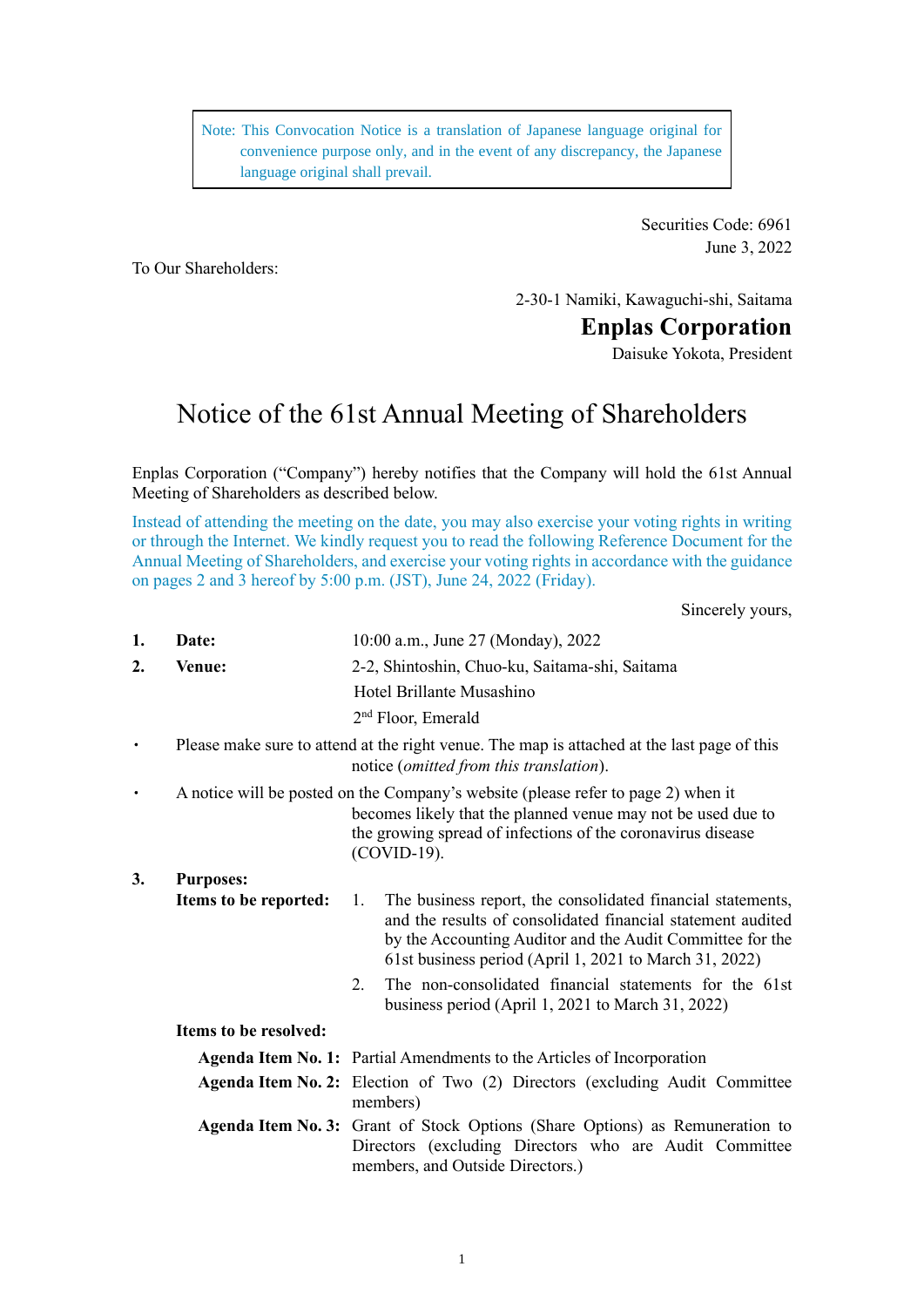### **4. Information on Exercise of Voting Rights.**

- (1) If your voting rights are exercised through a voting rights exercise form, and you submit a voting rights exercise form without indicating your vote for or against each of the proposals, your vote will be counted as "in favor" for such proposal.
- (2) If your voting rights are exercised both by a voting rights exercise form and through the Internet, voting through the Internet shall prevail.
- (3) If your voting rights are exercised more than once through the Internet, your final vote shall prevail.
- (4) Please complete and send back your voting rights exercise form to make sure it is received by the Company by 5:00 p.m. (JST), Friday, June 24, 2022.
- (5) Please exercise your voting rights through the Internet by 5:00 p.m. (JST), Friday, June 24, 2022.
- (6) If you do not attend the Annual Meeting of Shareholders, you may attend through another shareholder holding voting rights of the Company as your proxy; provided, however, that a document verifying the proxy must be submitted.

### **5. Information on Disclosure on the Internet**

- (1) Among the documents that should be attached to the Notice of the Annual Meeting of Shareholders, the following matters are provided on the Company's website pursuant to applicable laws and regulations, and the Articles of Incorporation of the Company; therefore, they are not attached to this Notice of the Annual Meeting of the Shareholders:
	- (a) System to Ensure Appropriateness of Operations of the Company, and Overview of Implementation of System to Ensure Appropriateness of Operations of the Company
	- (b) Basic Policy for Controlling the Company
	- (c) Notes to the Consolidated Financial Statements
	- (d) Notes to Specific Items of the Non-consolidated Financial Statements

Of the documents above, "System to Ensure Appropriateness of Operations of the Company," "Overview of Implementation of System to Ensure Appropriateness of Operations of the Company" and "Basic Policy for Controlling the Company" have been audited as part of the business report when the Audit Committee prepared the audit report.

Of the documents above, "Notes to the Consolidated Financial Statements" and "Notes to Specific Items of the Non-consolidated Financial Statements" have been audited as part of the consolidated and the non-consolidated financial statements when the Audit Committee and the Accounting Auditor prepared the audit report.

- (2) If there are any revisions to the Reference Document for the Annual Meeting of Shareholders, the business report, and/or the consolidated and the non-consolidated financial statements, such revisions will be listed on the Company's website.
- (3) The voting results will be posted on the Company's website in lieu of sending written notice of voting results to shareholders.

The Company's website: https://www.enplas.co.jp

When attending the meeting, we kindly request that you submit the enclosed voting rights exercise form to the receptionist at the venue.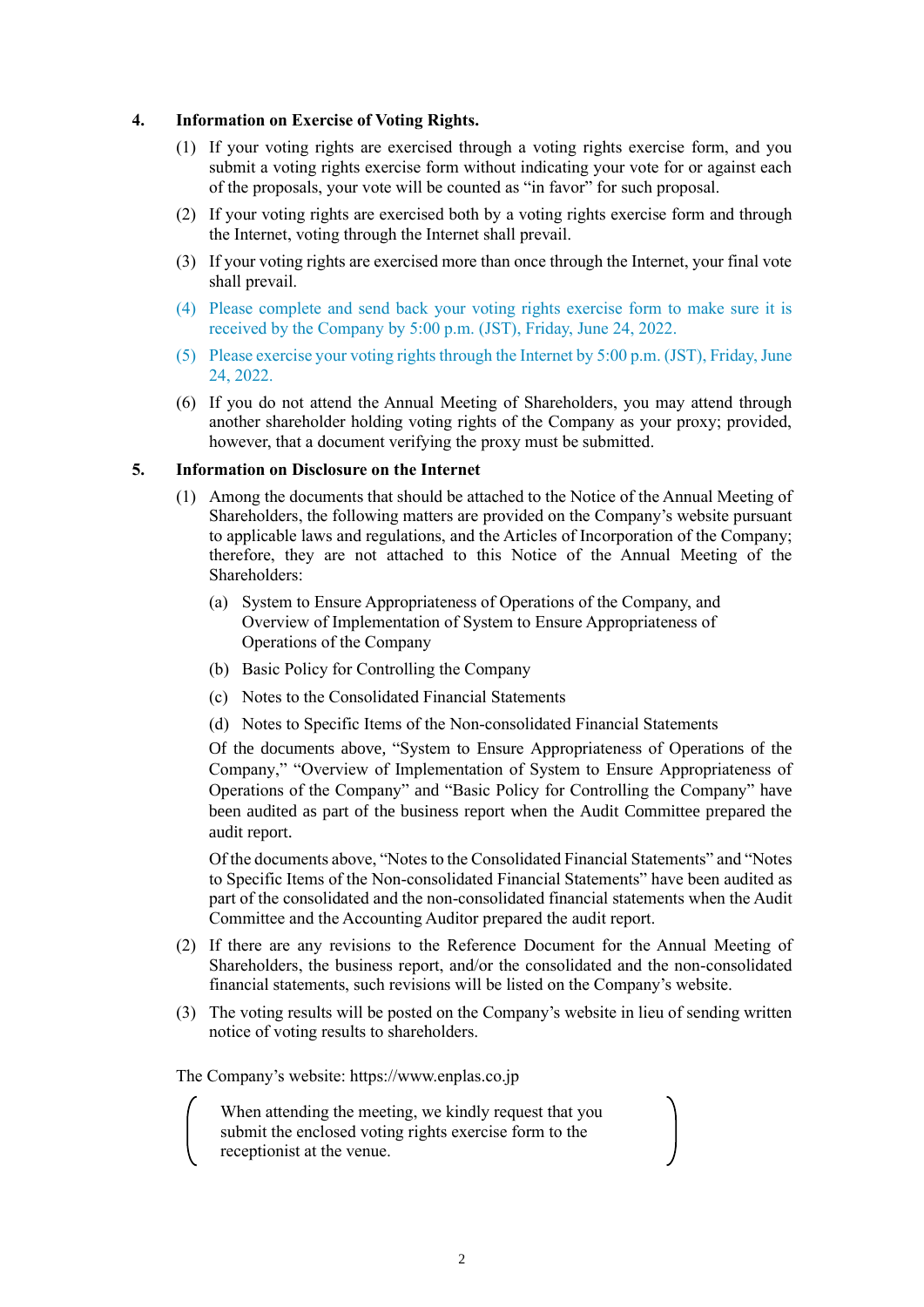| • In light of the growing spread of infections of the coronavirus         |  |  |  |  |  |  |
|---------------------------------------------------------------------------|--|--|--|--|--|--|
| disease (COVID-19), we will take preventive measures against              |  |  |  |  |  |  |
| infections at this Annual Meeting of Shareholders, such as staff          |  |  |  |  |  |  |
| members wearing masks and providing alcohol disinfectants.                |  |  |  |  |  |  |
| • When our shareholders attend this Annual Meeting of Shareholders,       |  |  |  |  |  |  |
| please confirm the situation on the day of the meeting and carefully take |  |  |  |  |  |  |
| note of your own health condition.                                        |  |  |  |  |  |  |
| • Since the 58th Annual Meeting of Shareholders, no souvenirs have        |  |  |  |  |  |  |
| been prepared for shareholders attending the meeting.                     |  |  |  |  |  |  |
| Thank you for your understanding.                                         |  |  |  |  |  |  |

### **Information on Exercise of Voting Rights through the Internet**

- (1) The exercise of voting rights through the Internet (personal computers, mobile phones, and smart phones) may be made only by utilizing the following votingrights-exercise website designated by the Company. The voting-rights-exercise website https://soukai.mizuho-tb.co.jp/
- (2) When using personal computers or mobile phones Please access the website above, and exercise the voting rights following the guidance of the screen by using "voting rights exercise code" and "password" provided in the voting rights exercise form. If you use a mobile phone with the bar code reading function, you can access the voting-rights-exercise website by reading "QR code for mobile phone" provided in the enclosed voting rights exercise form.
- (3) When using smart phones Please read with your phone "Log in QR code for the voting-rights-exercise website for smart phones" provided in the enclosed voting rights exercise form, and exercise the voting rights following the guidance of the screen. In this case, "voting rights exercise code" or "password" is not required.

If you want to change the content of the exercise of the voting rights after the voting rights were once exercised, the QR code needs to be read again and then "voting rights exercise code" and "password" provided in the voting rights exercise form need to be entered.

(QR code is a registered trademark of Denso Wave Inc.)

(4) The exercise of voting rights through the Internet may not be made depending on your personal terminal and your Internet environment.

Please note that for the access to the "Website for Voting Rights Exercise," communication charges for telephone, etc. and access charges for providers will be borne by each shareholder.

For inquiries about exercise of voting rights through the Internet Administrator of Shareholder Registry: Securities Agent Business Department of Mizuho Trust & Banking Co., Ltd. Phone: 0120-768-524 (Toll free) Business Hours: 9:00 – 21:00 on weekdays (excluding year-end and New Year holidays)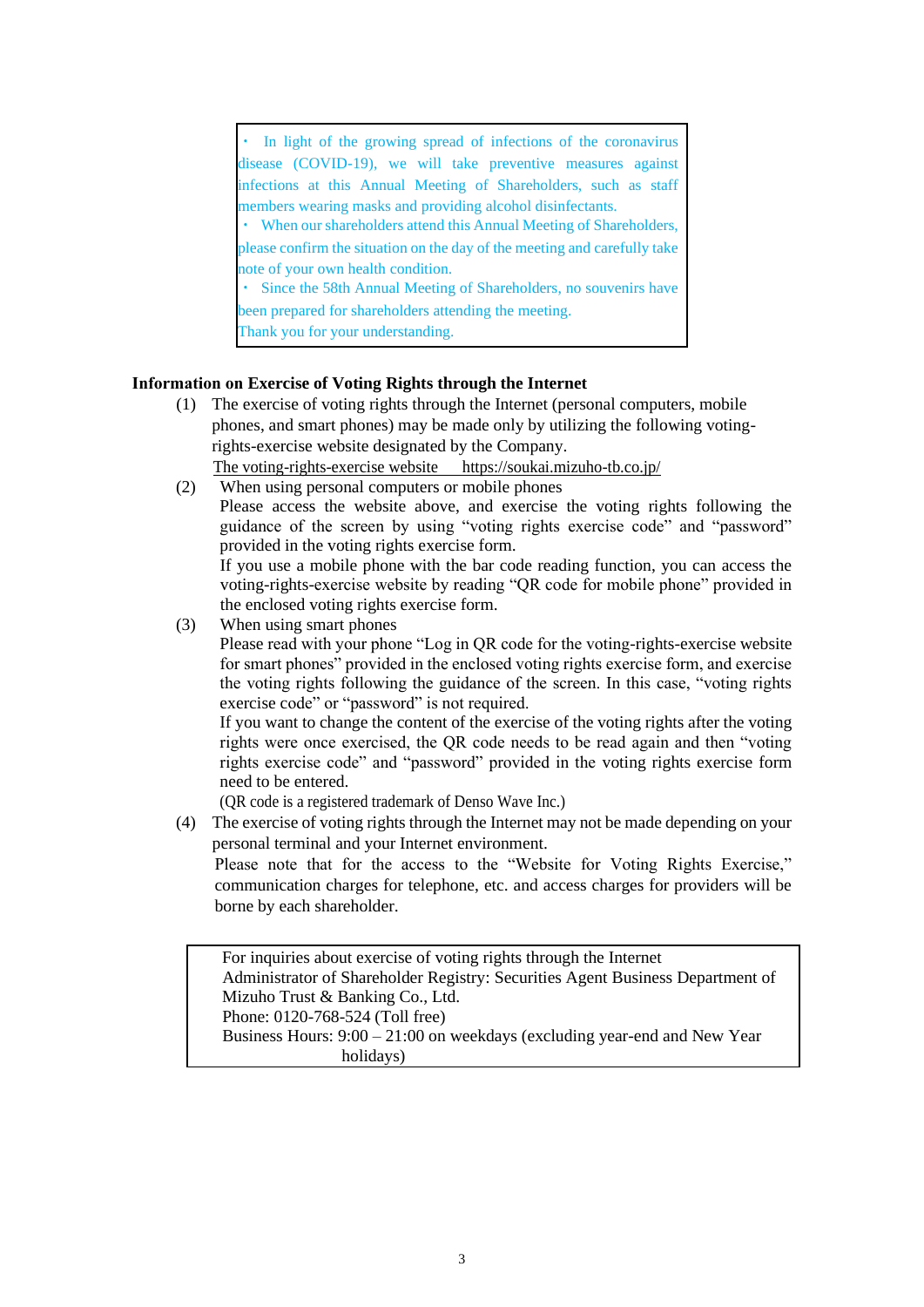### **Agenda Item No. 1:** Partial Amendments to the Articles of Incorporation

### **1. Reasons for the Amendments**

As the revised provisions stipulated in the proviso to Article 1 of the Supplementary Provisions of the "Act Partially Amending the Companies Act" (Act No. 70 of 2019) will come into effect on September 1, 2022, the Articles of Incorporation are proposed to be amended as follows to introduce a system to provide materials for the Annual Meeting of Shareholders electronically.

- (1) As the Company will be required to provide in its Articles of Incorporation that it will take measures to provide electronically the information that is the content of the Reference Documents for the Annual Meeting of Shareholders, etc., Paragraph 1 of Article 17 (Measures for electronic provision, etc.) of the Proposed Amendment will be newly established.
- (2) Paragraph 2 of Article 17 (Measures for electronic provision, etc.) of the Proposed Amendment will be newly established to allow the Company to limit, of the matters to be electronically provided with respect to the information that is the content of the Reference Documents for the Annual Meeting of Shareholders, etc., the scope of matters to be stated in the documents to be delivered to shareholders who have requested documents in writing, to the scope specified in the applicable Ministry of Justice Order.
- (3) The provision of Article 17 (Internet disclosure and deemed provision of the Reference Documents for the Annual Meeting of Shareholders, etc.) of the current Articles of Incorporation will no longer be necessary when the electronic provision of information on the Annual Meeting of Shareholders is introduced, and is therefore to be deleted.
- (4) The Company will establish supplementary provisions to give effect to the above new and deleted provisions. These supplementary provisions are to be deleted after their expiration date.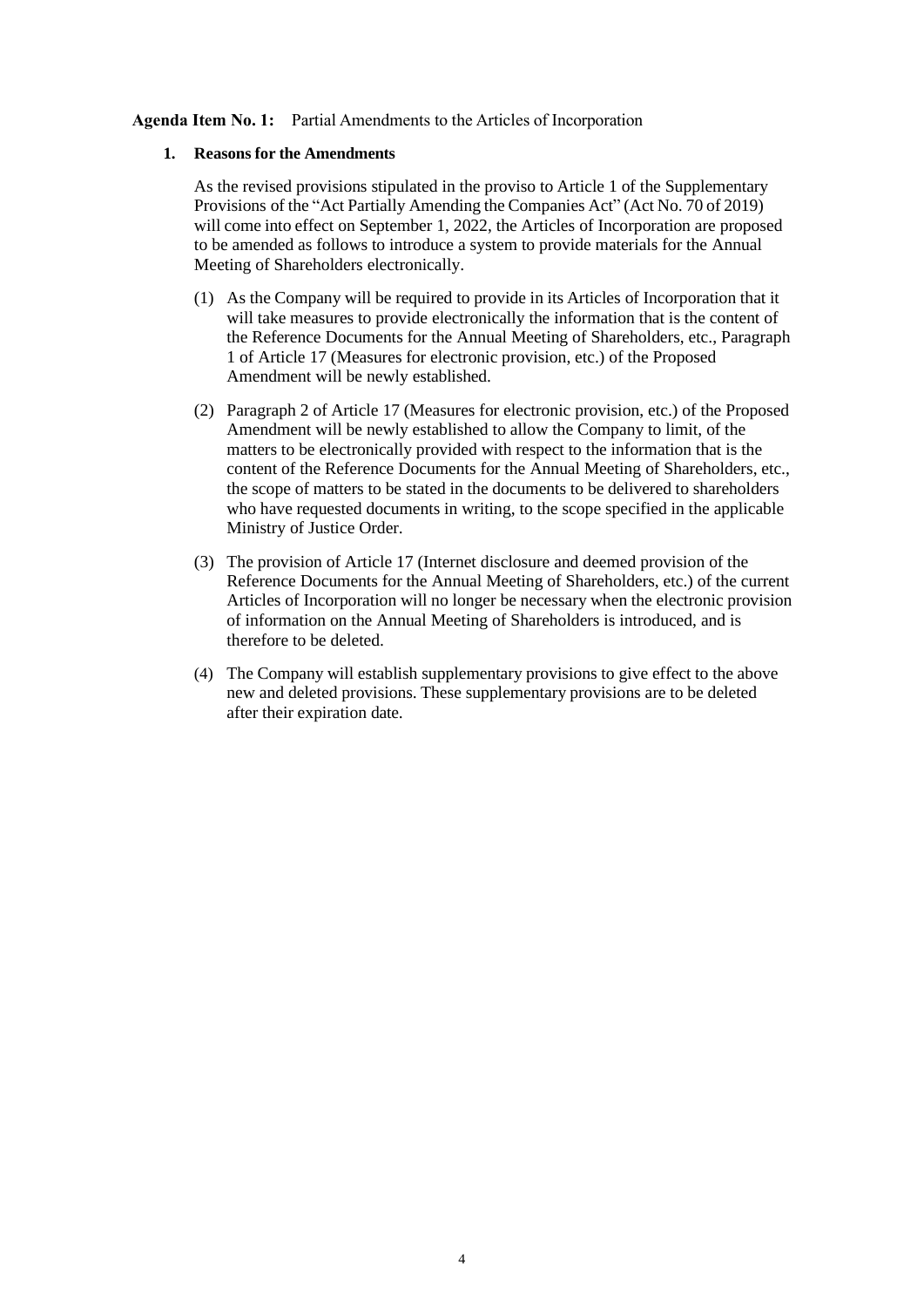# **2.** Description of the Amendments

### Description of the amendments is as follows:

|                                                                | (Amended parts are underlined.)                             |
|----------------------------------------------------------------|-------------------------------------------------------------|
| <b>Current Articles of Incorporation</b>                       | Proposed amendments                                         |
| Articles 1 to 16 (text omitted)                                | Articles 1 to 16 (no changes)                               |
|                                                                |                                                             |
| (Internet disclosure and deemed provision of Reference         | (Deleted)                                                   |
| Documents of the Annual Meeting of Shareholders, etc.)         |                                                             |
| Article 17.                                                    |                                                             |
| When the Company convenes a Annual Meeting of                  |                                                             |
| Shareholders, if it discloses information that is to be stated |                                                             |
| or indicated in the Reference Documents for the Annual         |                                                             |
| Meeting of Shareholders, Business Report, Financial            |                                                             |
| <b>Statements and/or Consolidated Financial Statements</b>     |                                                             |
| through the internet in accordance with the provisions         |                                                             |
| prescribed by the Ministry of Justice Order, it may be         |                                                             |
| deemed that the Company has provided this information to       |                                                             |
| shareholders.                                                  |                                                             |
|                                                                | (Measures for electronic provision, etc.)                   |
| (New)                                                          | <u>Article 17.</u>                                          |
|                                                                | 1. When the Company convenes a Annual Meeting of            |
|                                                                | Shareholders, it shall take measures to electronically      |
|                                                                | provide information that is the content of the Reference    |
|                                                                | Documents for the Annual Meeting of Shareholders, etc.      |
|                                                                | 2. The company shall not be required to include all or part |
|                                                                | of the matters prescribed by the Ministry of Justice Order  |
|                                                                | among the matters for which electronic provision measures   |
|                                                                | are to be taken in the documents to be delivered to         |
|                                                                | shareholders who have made a request for delivery of        |
|                                                                | documents by the record date for voting rights.             |
|                                                                |                                                             |
| Articles 18 to 37 (text omitted)                               | Articles 18 to 37 (no changes)                              |
| (New)                                                          | (Supplementary provisions)                                  |
|                                                                | 1. The deletion of Article 17 (Internet disclosure and      |
|                                                                | deemed provision of the Reference Documents for the         |
|                                                                | Annual Meeting of Shareholders, etc.) of the Articles of    |
|                                                                | Incorporation before the amendment and the establishment    |
|                                                                | of Article 17 (Measures for electronic provision, etc.) of  |
|                                                                | the Articles of Incorporation after the amendment shall     |
|                                                                | become effective as of September 1, 2022, the date of       |
|                                                                | enforcement of the revised provisions stipulated in the     |
|                                                                | proviso to Article 1 of the Supplementary Provisions of the |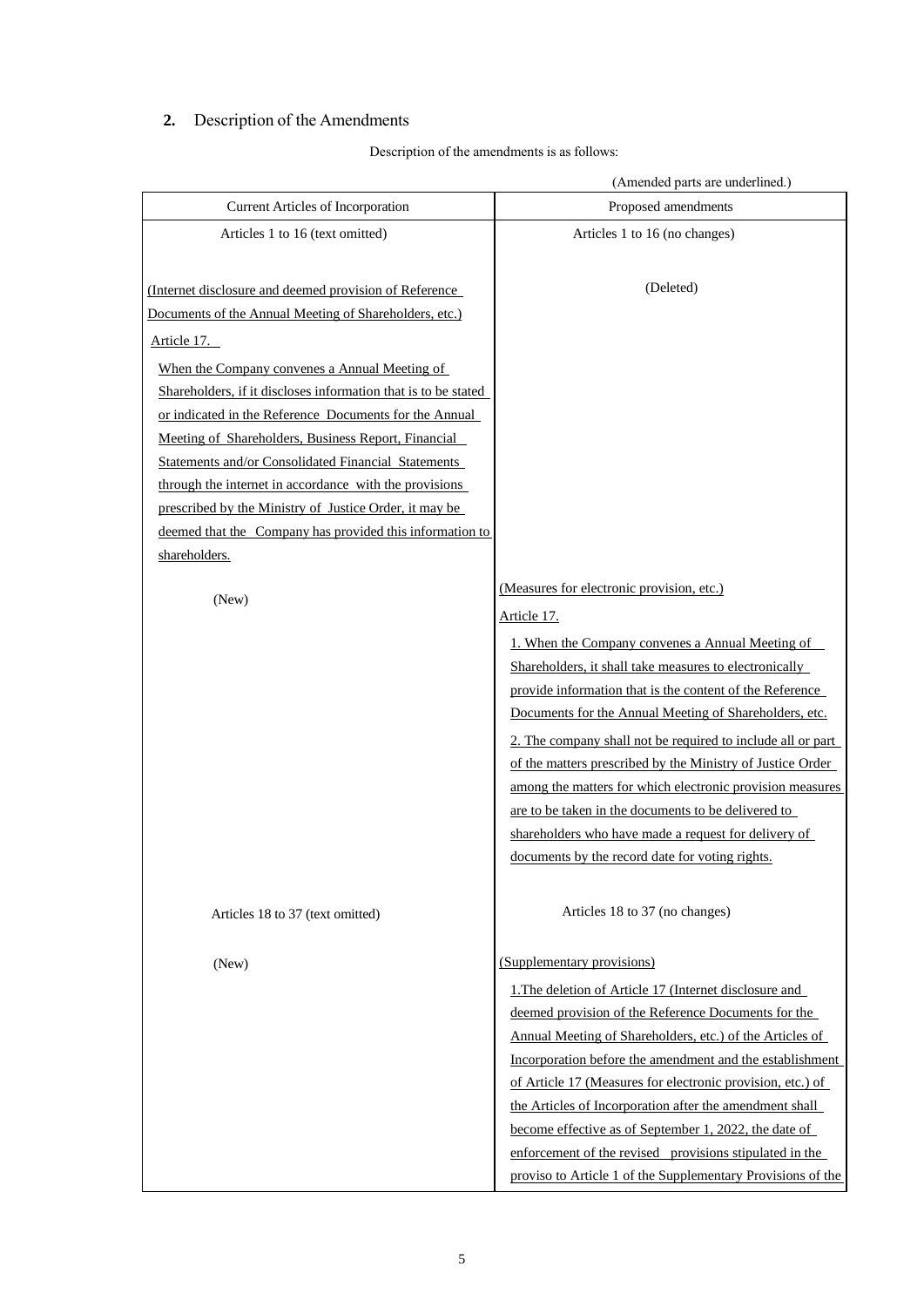| "Act Partially Amending the Companies Act" (Act No. 70)     |
|-------------------------------------------------------------|
| of 2019) (herein referred to as the "Enforcement Date").    |
| 2. Regardless of the provisions of the preceding article,   |
| Article 17 (Internet disclosure and deemed provision of the |
| Reference Documents for the Annual Meeting of               |
| Shareholders, etc.) of the Articles of Incorporation before |
| amendment shall remain in effect for Annual Meetings of     |
| shareholders to be held on a date within six months from    |
| the Enforcement Date.                                       |
| 3. These supplementary provisions shall be deleted after    |
| six months have elapsed from the Enforcement Date or        |
| three months have elapsed from the date of the Annual       |
| Meeting of Shareholders referred to in the preceding        |
| article, whichever is later.                                |
|                                                             |
|                                                             |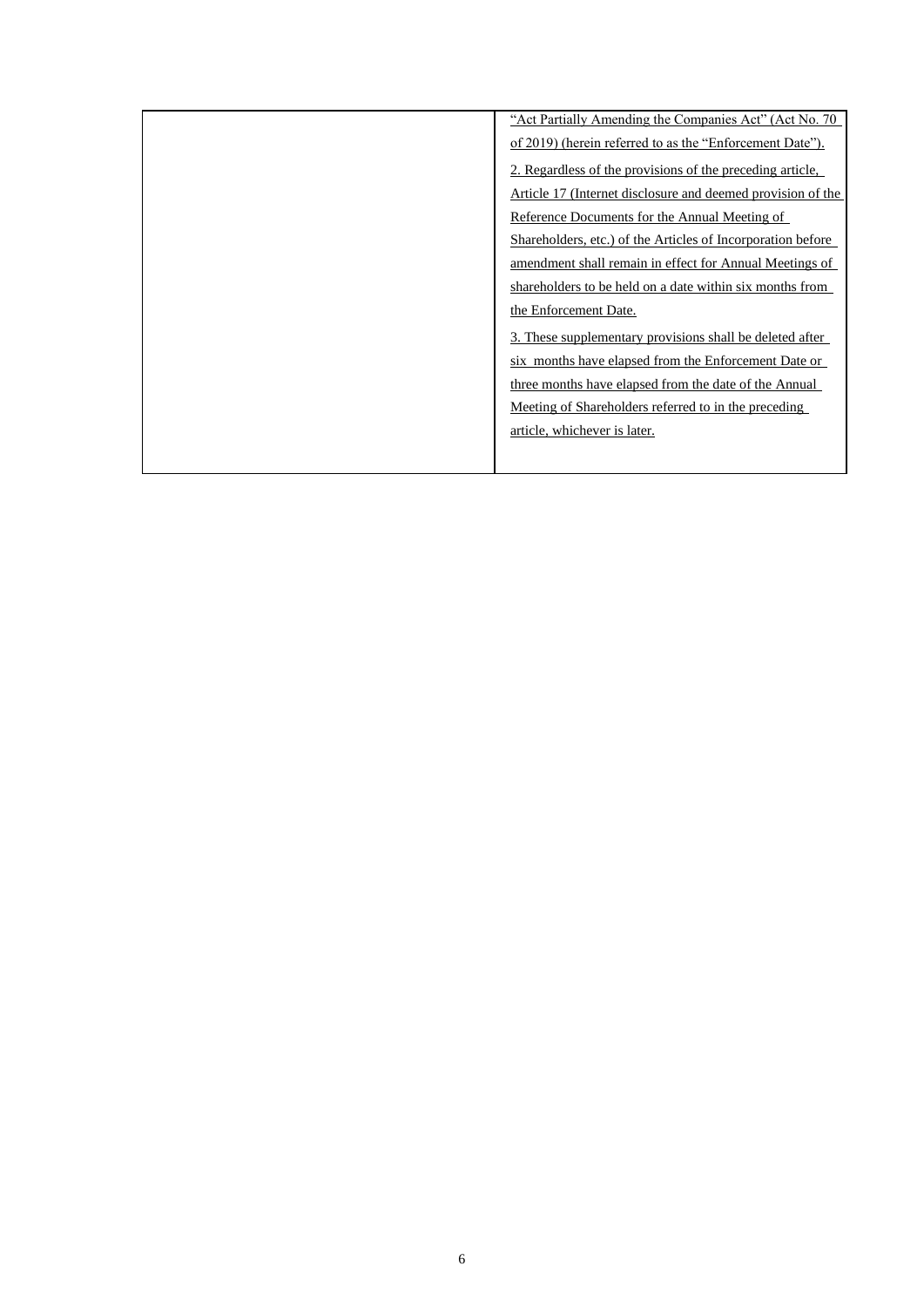**Agenda Item No. 2:** Election of Two (2) Directors (excluding Audit Committee members) The term of office for all Three (3) Directors (excluding Audit Committee members) will expire at the conclusion of this Annual Meeting of Shareholders. Accordingly, the Company requests the election of Two (2) Directors (excluding Audit Committee members).

This Agenda Item was determined following the report of the Nomination and Compensation Advisory Committee. Further, This Agenda Item was discussed by the Audit Committee and no objection was raised.

The candidates for Directors (excluding Audit Committee members) are as follows.

| Candidate<br>No. | Name           | Current positions and total Term of<br>office as a Director |         | Classification of<br>Candidate | Number of attendances<br>at the board of<br>directors' meetings |
|------------------|----------------|-------------------------------------------------------------|---------|--------------------------------|-----------------------------------------------------------------|
|                  | Daisuke Yokota | President<br>19 years                                       |         | Reappointment                  | 13 out of the 13<br>meetings $(100\%)$                          |
| 2                | Shigeya Fujita | Member of the Board                                         | 3 years | Reappointment                  | 13 out of the 13<br>meetings $(100\%)$                          |

| Candidate<br>No.              | 1 Daisuke Yokota Reappointment                                                                                                                       |                                                                                                                                                                  |                                                                                                                                                                                                                                                                                                                                                                                                                                                         |  |
|-------------------------------|------------------------------------------------------------------------------------------------------------------------------------------------------|------------------------------------------------------------------------------------------------------------------------------------------------------------------|---------------------------------------------------------------------------------------------------------------------------------------------------------------------------------------------------------------------------------------------------------------------------------------------------------------------------------------------------------------------------------------------------------------------------------------------------------|--|
|                               | Date of birth: November 4, 1967 (54 years old)<br>Number of attendances at the board of directors'<br>meetings : 13 out of the 13 meetings $(100\%)$ | Number of the Company's shares owned :<br>1,351,417 shares<br>Years in service $\therefore$ 19 years at the conclusion of<br>this Annual Meeting of Shareholders |                                                                                                                                                                                                                                                                                                                                                                                                                                                         |  |
|                               | Brief profile, position, and responsibility at the Company                                                                                           |                                                                                                                                                                  |                                                                                                                                                                                                                                                                                                                                                                                                                                                         |  |
|                               | (Significant concurrent positions)                                                                                                                   |                                                                                                                                                                  |                                                                                                                                                                                                                                                                                                                                                                                                                                                         |  |
| Aug. 1983                     | Joined the Company                                                                                                                                   | Apr. 2006                                                                                                                                                        | Managing Director, Chief General                                                                                                                                                                                                                                                                                                                                                                                                                        |  |
| Apr. 2000                     | President, ENPLAS (U.S.A). INC.                                                                                                                      |                                                                                                                                                                  | Manager, Operations, General                                                                                                                                                                                                                                                                                                                                                                                                                            |  |
| Jun. 2003                     | Director, the Company                                                                                                                                |                                                                                                                                                                  | Manager, Plastic Optics Department,                                                                                                                                                                                                                                                                                                                                                                                                                     |  |
| Apr. 2004                     | Director, General Manager,                                                                                                                           |                                                                                                                                                                  | the Company                                                                                                                                                                                                                                                                                                                                                                                                                                             |  |
|                               | <b>Engineering Plastic Business</b>                                                                                                                  | Apr. 2007                                                                                                                                                        | Managing Director, Chief General                                                                                                                                                                                                                                                                                                                                                                                                                        |  |
|                               | Department, the Company                                                                                                                              |                                                                                                                                                                  | Manager, Operations, the Company                                                                                                                                                                                                                                                                                                                                                                                                                        |  |
|                               |                                                                                                                                                      | Apr. 2008                                                                                                                                                        | President, the Company (incumbent)                                                                                                                                                                                                                                                                                                                                                                                                                      |  |
| Reason for the<br>nomination: |                                                                                                                                                      |                                                                                                                                                                  | Mr. Daisuke Yokota has managed the Company group by demonstrating strong leadership<br>since his appointment as President and Representative Director. The Company nominated<br>him as a candidate for a Director because it appreciates his global business performance<br>and vast knowledge and experience of general corporate management and thus expects he<br>will continue to contribute to the Company's sustainable growth and enhancement of |  |

corporate value.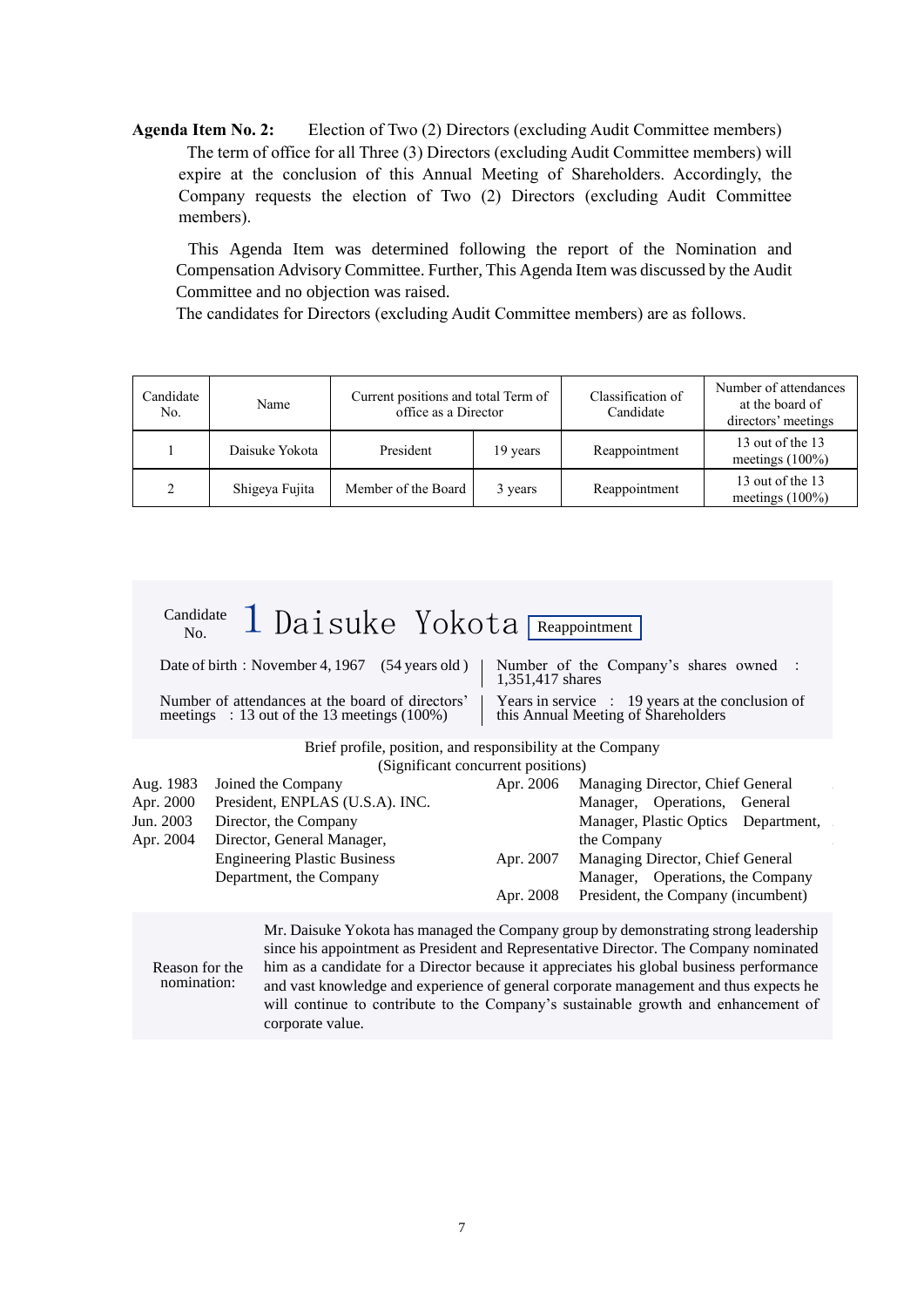| Candidate<br>No. | $2$ Shigeya Fujita Reappointment                                                                   |           |                                                                                                   |
|------------------|----------------------------------------------------------------------------------------------------|-----------|---------------------------------------------------------------------------------------------------|
|                  | Date of birth: December 24, 1972 (49 years old)                                                    | shares    | Number of the Company's shares owned $\therefore$ 5,700                                           |
|                  | Number of attendances at the board of directors'<br>meetings : 13 out of the 13 meetings $(100\%)$ |           | Years in service $\therefore$ 3 years at the conclusion of<br>this Annual Meeting of Shareholders |
|                  | Brief profile, position, and responsibility at the Company                                         |           |                                                                                                   |
|                  | (Significant concurrent positions)                                                                 |           |                                                                                                   |
| Mar. 2003        | Joined the Company                                                                                 | Apr. 2017 | Executive Officer, Division Manager of                                                            |
| Apr. 2009        | Vice President, Enplas (U.S.A.), Inc.                                                              |           | Corporate Center, Corporate &                                                                     |
| Apr. 2013        | Manager of Corporate Center,                                                                       |           | <b>Administration Division</b>                                                                    |
|                  | Corporate & Administration Division                                                                | Apr. 2019 | Executive Officer, General Manager of                                                             |
| Apr. 2014        | Executive Officer, Manager of                                                                      |           | <b>MSD</b> Division                                                                               |
|                  | Corporate Center, Corporate &                                                                      | Jun. 2019 | Director, Management Executive                                                                    |
|                  | Administration Division                                                                            |           | Officer, Manager of Corporate Center,                                                             |
| Apr. 2015        | Executive Officer, Manager of Group                                                                |           | the Company                                                                                       |
|                  | Financial Office, Corporate &                                                                      | Apr. 2020 | Director, Management Executive Officer,                                                           |
|                  | <b>Administration Division</b>                                                                     |           | General Manager of Corporate Planning                                                             |
|                  |                                                                                                    |           | Division, the Company                                                                             |
|                  |                                                                                                    | Apr. 2022 | Director, Management Executive Officer,                                                           |
|                  |                                                                                                    |           | General Manager of Corporate Division,                                                            |
|                  |                                                                                                    |           | the Company (incumbent)                                                                           |
|                  |                                                                                                    |           | The Company nominated Mr. Shigeya Fujita as a candidate for a Director because he has             |

assumed important positions such as Vice President of ENPLAS(U.S.A.), INC., a subsidiary of the Company, General Manager of MSD Division, and General Manager of Corporate Planning Division, and the Company believes that he will continue to leverage such knowledge and experience to supervise the management of the Group.

Notes: 1. There is no special interest between each candidate and the Company.

Reason for the nomination:

2.The Company has concluded a contract for officers' liability insurance (D&O insurance) as provided for in paragraph 1 of Article 430-3 of the Companies Act for covering all directors (excluding Audit Committee members) as the insured. If each candidate assumes the position of director (excluding Audit Committee members), such candidate shall become an insured person under such insurance contract. The insurance contract stipulates that directors (excluding Audit Committee members) as the insured will be compensated for losses which they may suffer due to their assumption of responsibilities in relation to the execution of their duties or their receiving a claim pertaining to the pursuit of such responsibilities; provided, however, that there are certain exemptions for the coverage, including that any loss caused by an act that is committed with the knowledge that such act is a violation of laws and regulations will not be compensated. The Company pays all insurance premiums, including those for the special clauses, and the insured will not in substance bear any insurance premiums. In addition, the insurance contract was renewed on May 1, 2022, in the middle of the term of office of the insured, and if each candidate assumes the position of director (excluding Audit Committee members), such insurance contract will be renewed during the term of their office.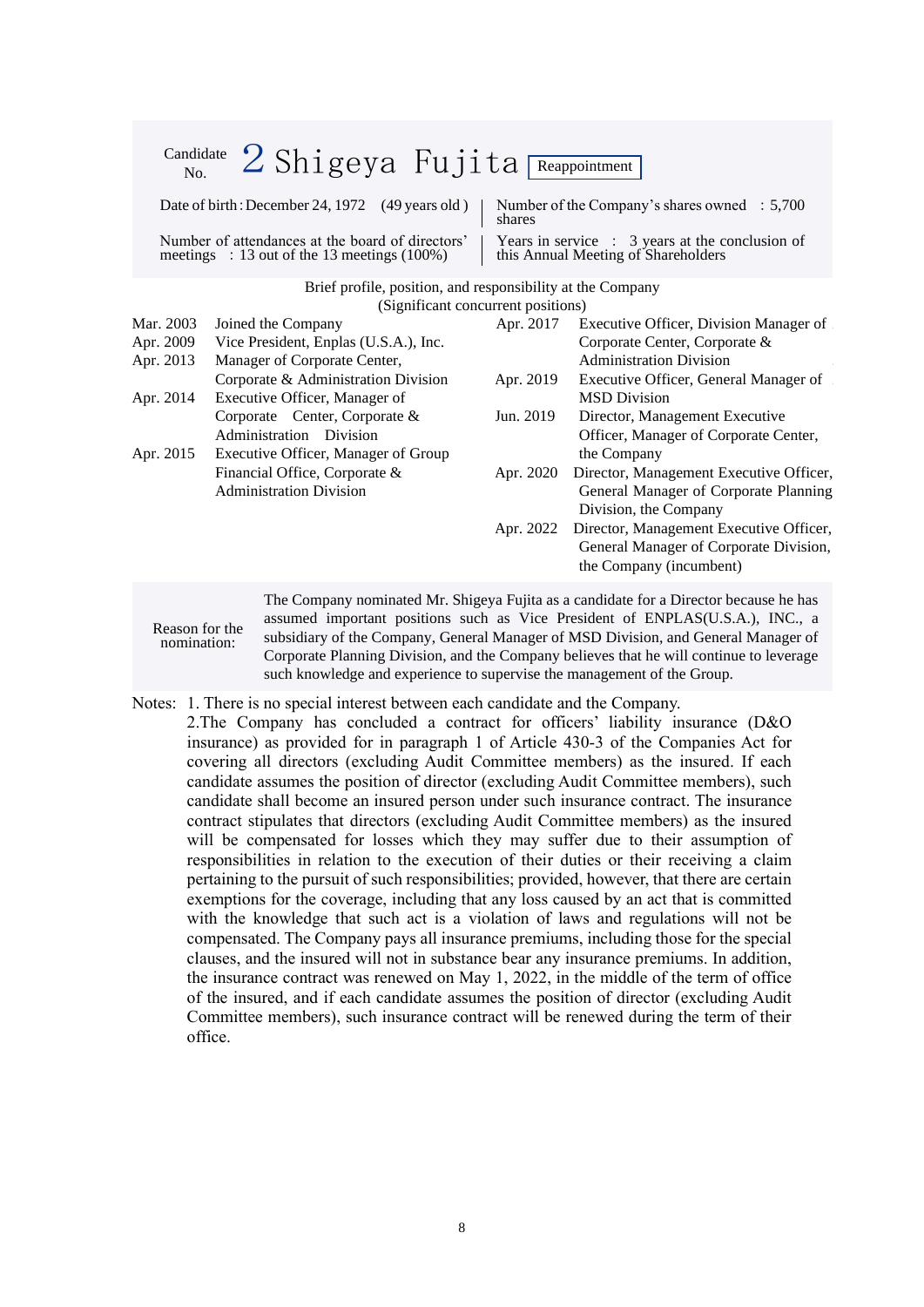## **Reference Document for Annual Meeting of Shareholders**

| Directors      | Corporate<br>Management | ESG<br>Sustainability | Finance and<br>Accounting | Legal,<br><b>Risk Management</b><br>Compliance | Global | R&D<br>New Business<br>Development | Manufacturing<br>Technology | Marketing (Sales) | Organization<br>Labor Management<br>HR Development |
|----------------|-------------------------|-----------------------|---------------------------|------------------------------------------------|--------|------------------------------------|-----------------------------|-------------------|----------------------------------------------------|
| Daisuke Yokota |                         |                       |                           |                                                |        |                                    |                             |                   |                                                    |
| Shigeya Fujita |                         |                       |                           |                                                |        |                                    |                             |                   |                                                    |
| Toshimasa Iue* |                         |                       |                           |                                                |        |                                    |                             |                   |                                                    |
| Masao Hisada*  |                         |                       |                           |                                                |        |                                    |                             |                   |                                                    |
| Minoru Amoh*   |                         |                       |                           |                                                |        |                                    |                             |                   |                                                    |
| Kazuyuki Toma  |                         |                       |                           |                                                |        |                                    |                             |                   |                                                    |

### **Areas that the Company particularly expects of directors (including candidates) and executive officers**

\* The Company registered Mr. Toshimasa Iue , Mr. Masao Hisada and Mr. Minoru Amoh with the Tokyo Stock

Exchange as an Independent Director pursuant to the rules of the Tokyo Stock Exchange.

| Executive officers    | Corporate<br>Management | ESG<br>Sustainability | Finance and<br>Accounting | Legal,<br>Risk Management<br>Compliance | Global    | R&D<br>New Business<br>Development | Manufacturing<br>Technology | Marketing (Sales) | Organization<br>Labor Management<br>HR Development |
|-----------------------|-------------------------|-----------------------|---------------------------|-----------------------------------------|-----------|------------------------------------|-----------------------------|-------------------|----------------------------------------------------|
| Shigeo                | $\bullet$               |                       |                           |                                         |           | $\bullet$                          |                             | $\bullet$         |                                                    |
| Kutsuzawa             |                         |                       |                           |                                         |           |                                    |                             |                   |                                                    |
| Yuji Horikawa         |                         |                       | ٠                         |                                         |           | $\bullet$                          |                             | $\bullet$         |                                                    |
| Mikihiro<br>Sugibuchi | $\bullet$               |                       |                           |                                         | $\bullet$ | $\bullet$                          |                             | $\bullet$         |                                                    |
| Shoji Miyasaka        |                         | ٠                     |                           |                                         |           |                                    | $\bullet$                   |                   | ٠                                                  |
| Keiji Sakai           |                         |                       |                           |                                         |           | $\bullet$                          | $\bullet$                   | $\bullet$         |                                                    |
| Takashi Ogura         |                         |                       | $\bullet$                 | ٠                                       |           |                                    |                             |                   |                                                    |
| Kazuaki Yokoyama      |                         |                       |                           |                                         |           | $\bullet$                          |                             | $\bullet$         |                                                    |
| Tai Fukizawa          |                         |                       |                           |                                         | $\bullet$ | $\bullet$                          | $\bullet$                   |                   |                                                    |
| Yoichi Takeuchi       |                         |                       |                           |                                         |           | $\bullet$                          | $\bullet$                   |                   |                                                    |
| Akira Shina           |                         |                       |                           |                                         |           |                                    |                             | $\bullet$         |                                                    |
| Mayumi Hamano         |                         | $\bullet$             |                           |                                         |           |                                    |                             |                   |                                                    |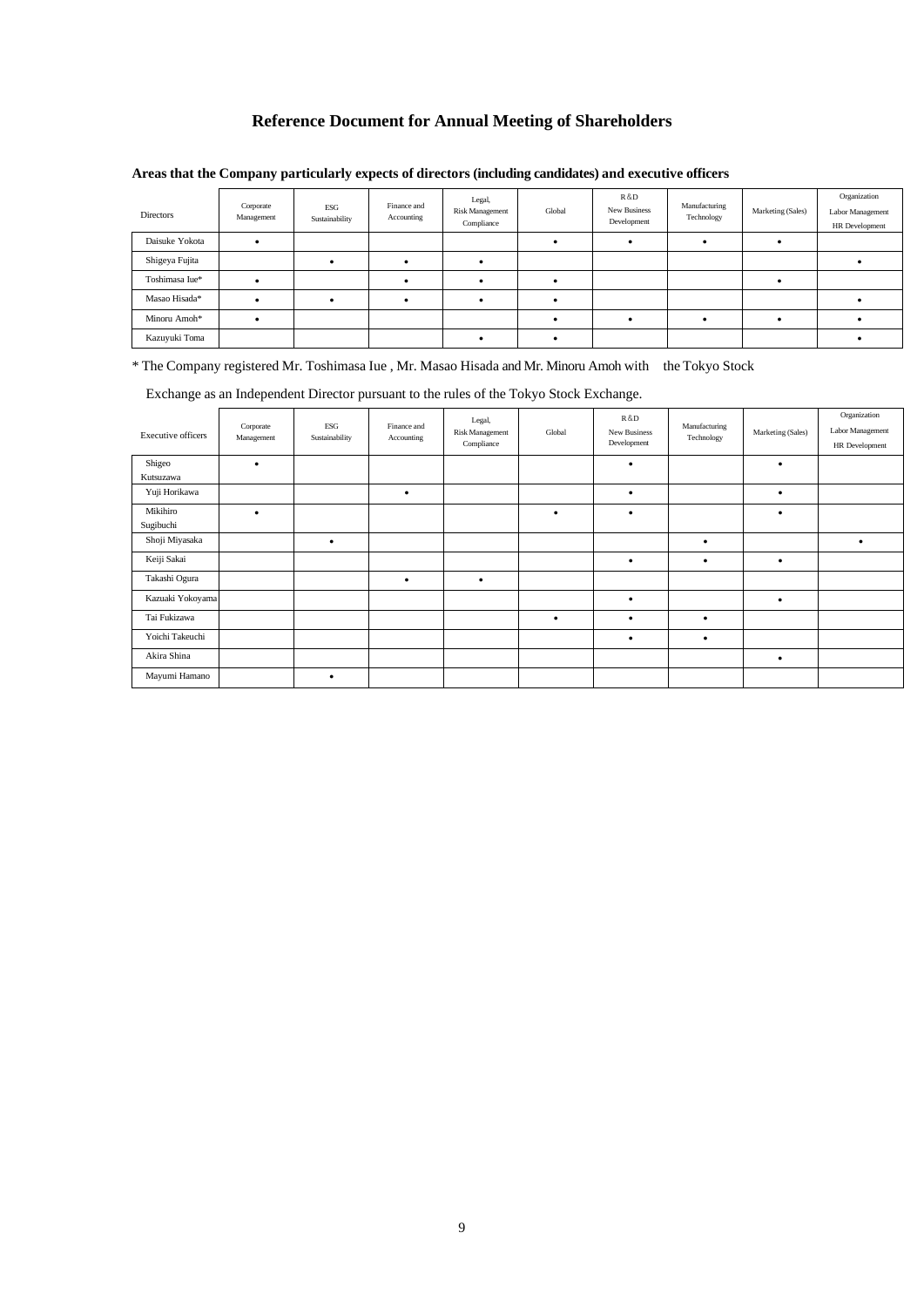**Agenda Item No. 3:** Grant of Stock Options (Share Options) as Remuneration to Directors (excluding Directors who are Audit Committee members, and Outside Directors.)

At the 54th Annual Meeting of Shareholders held on June 26, 2015, it was approved that the amount of remuneration for Directors (excluding Directors who are Audit Committee members) shall not exceed 300 million yen per fiscal year (of which the amount for Outside Directors shall not exceed 50 million yen per fiscal year), and the amount for Directors who are Audit Committee members shall not exceed 100 million yen per fiscal year. In addition, at the 60th Annual Meeting of Shareholders held on June 23, 2021, it was also approved that the amount of monetary remuneration for Directors of the Company (excluding Directors who are Audit Committee Members, and Outside Directors) shall not exceed 30 million yen per year for the grant of restricted stock.

For the purpose of further enhancing the motivation and morale of the Directors of the Company (excluding Directors who are Audit Committee Members, and Outside Directors) (hereinafter referred to as the "Applicable Directors") to contribute to the improvement of business performance and corporate value in the medium to long term by having the Applicable Directors share the benefits of an increase in stock price as well as the risks of a decrease in stock price with shareholders by further strengthening the link between the remuneration of the Applicable Directors and the business performance and stock value of the Company, the Company would like the shareholders to approve the grant of share options to the Applicable Directors as stock options remuneration separately from the amount of the abovementioned remuneration for the Directors only within one (1) year from the date of this Annual Meeting of Shareholders, and for the total fair value of the share options granted as stock options remuneration to be within 60 million yen.

The terms and conditions of the share options as stock options remuneration to be granted to the Applicable Directors are as follows, and the specific number of share options to be granted to each Applicable Director shall be determined by a resolution of the Board of Directors of the Company after discussions and reports by the Nomination and Compensation Advisory Committee upon comprehensively taking into consideration various factors such as the balance between fixed remuneration and bonuses, the content of duties of each Applicable Director, the status of business execution at the Company, and the degree of contribution of each Applicable Director, etc.

Currently, there are three (3) Directors (excluding Directors who are Audit Committee Members. One (1) of which is an Outside Director) and Four (4) Directors who are Audit Committee Members (three (3) of which are Outside Directors). If the Agenda Item No.2 is approved as proposed at this Annual Meeting of Shareholders, there will be two (2) Directors to whom the remuneration under this Agenda is applied.

This Agenda Item was determined following the report by the Nomination and Compensation Advisory Committee. Further, this Agenda Item was discussed by the Audit Committee and no objection was raised.

#### Description of the Share Options

(1) Maximum number of share options

The number of share options to be issued to the Applicable Directors within one (1) year from the date of approval of this Agenda Item shall be 200 or less.

(2) Class and number of shares to be issued upon the exercise of share options

The maximum number of shares of the Company's common stock shall be 20,000 shares.

The number of shares to be issued upon the exercise of one share option (hereinafter referred to as the "Number of Shares Granted") shall be 100 shares.

If it is appropriate to adjust the Number of Shares Granted in the event that the Company conducts share split, allotment of shares without contribution or consolidation of shares, etc., the Number of Shares Granted shall be adjusted according to the following formula. However, such adjustment shall be made only to share options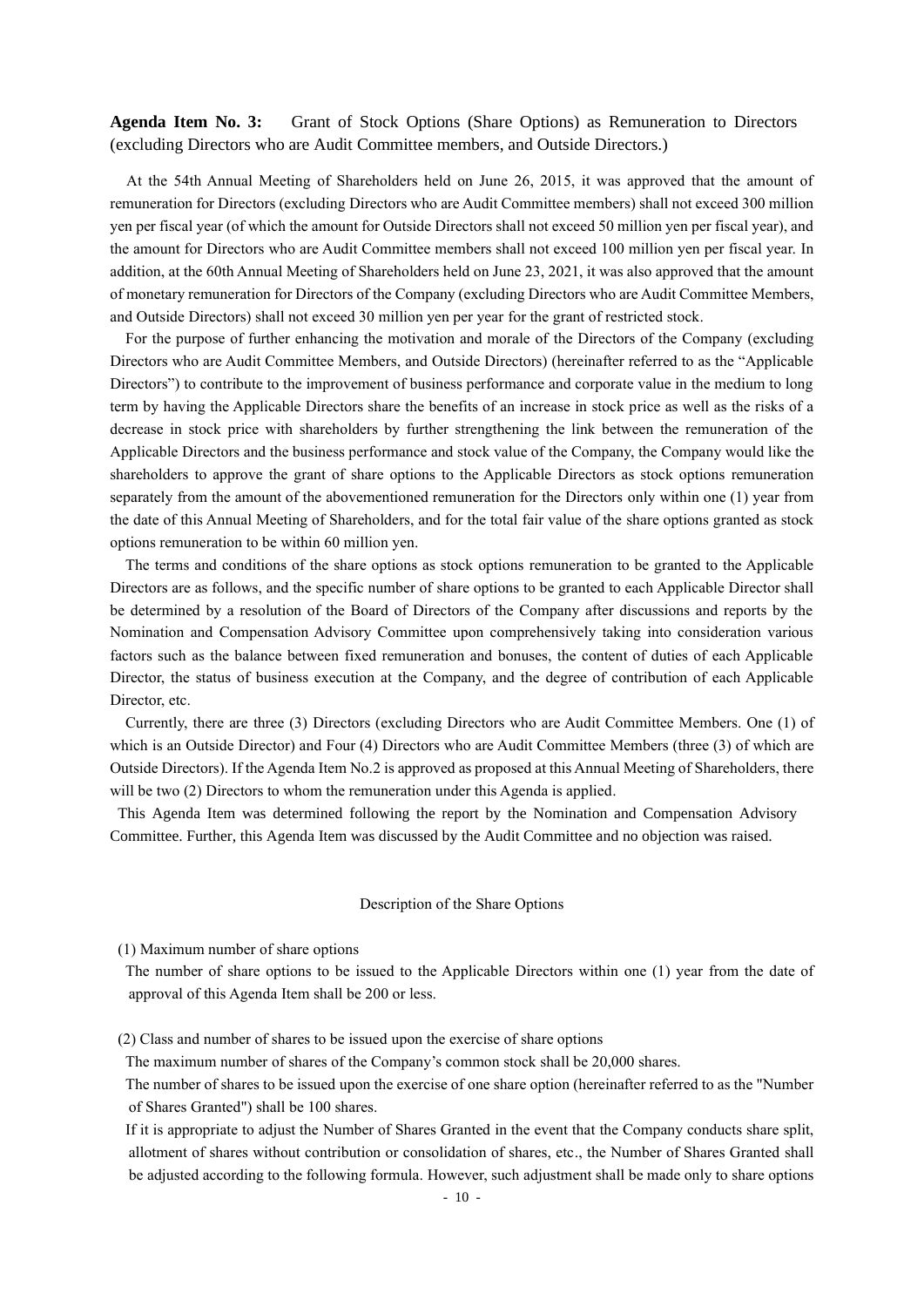that have not been exercised at the time of the adjustment and any fraction less than one (1) share resulting from such adjustment shall be rounded down.

Number of Shares Granted after adjustment = Number of Shares Granted before adjustment x Ratio of share split, allotment of shares without contribution, or consolidation of shares.

If the share options are succeeded by way of the Company's absorption-type merger or consolidation, or the share options are succeeded by way of share exchange or share transfer in which the Company becomes a wholly-owned subsidiary, the Company may adjust the number of shares it deems necessary in accordance with the merger ratio or other factors.

(3) Value of property to be contributed upon exercise of share options

The value of property to be contributed upon exercise of each share option shall be the amount obtained by multiplying the amount to be paid for each share to be issued upon exercise of the share option (hereinafter referred to as the "Exercise Price") by the Number of Shares Granted.

The Exercise Price shall be the average closing price of the Company's common stock in the regular trading thereof at the Tokyo Stock Exchange on each day (excluding days on which there is no transaction) of the month preceding the month in which the date of allotment of the share options falls (any fraction less than one (1) yen shall be rounded up.). However, if such amount is less than the closing price for the regular trading of the Company's common stock at the Tokyo Stock Exchange on the allotment date of the share options (in the case where no transaction is executed, the closing price on the immediately preceding day), such closing price shall be the Exercise Price.

If any of the events set forth in i), ii) or iii) below occurs, the Company may adjust the Exercise Price as it deems necessary, and the Exercise Price shall be the amount obtained by multiplying the Exercise Price adjusted in accordance with the respective formula by the number of shares to be issued upon the exercise of each share option. The Exercise Price after adjustment shall be rounded up to the nearest yen.

i. In the case where the Company conducts share-split or consolidation of shares;

| Exercise Price after<br>adjustment | <b>Exercise Price</b><br>before adjustment | Ratio of share-<br>split/consolidation of<br>shares |
|------------------------------------|--------------------------------------------|-----------------------------------------------------|

ii. In the event that the Company issues shares for subscription or disposes of its treasury shares at a price lower than the market price (including the issuance of shares and grant of treasury shares by allotment of shares without contribution, but excluding cases of the exercise of share options (including bonds with share options) and cases of conversion of securities convertible into common shares of the Company).

Exercise Price after adjustment =

|                                           | Number of shares   | Number of newly issued shares $\times$ Amount paid per share |
|-------------------------------------------|--------------------|--------------------------------------------------------------|
| Exercise Price before adjustment $\times$ | already issued $+$ | Stock price before the issuance of the offered shares        |
|                                           |                    |                                                              |

Number of shares already issued + Number of newly issued shares

The "number of shares already issued" in the formula shall be the total number of shares issued by the Company as of the day immediately preceding the effective date of the above issuance of shares less the number of treasury shares held by the Company as of such date, and in the event that treasury shares are disposed of, the "number of newly issued shares" shall be replaced with the "number of treasury shares to be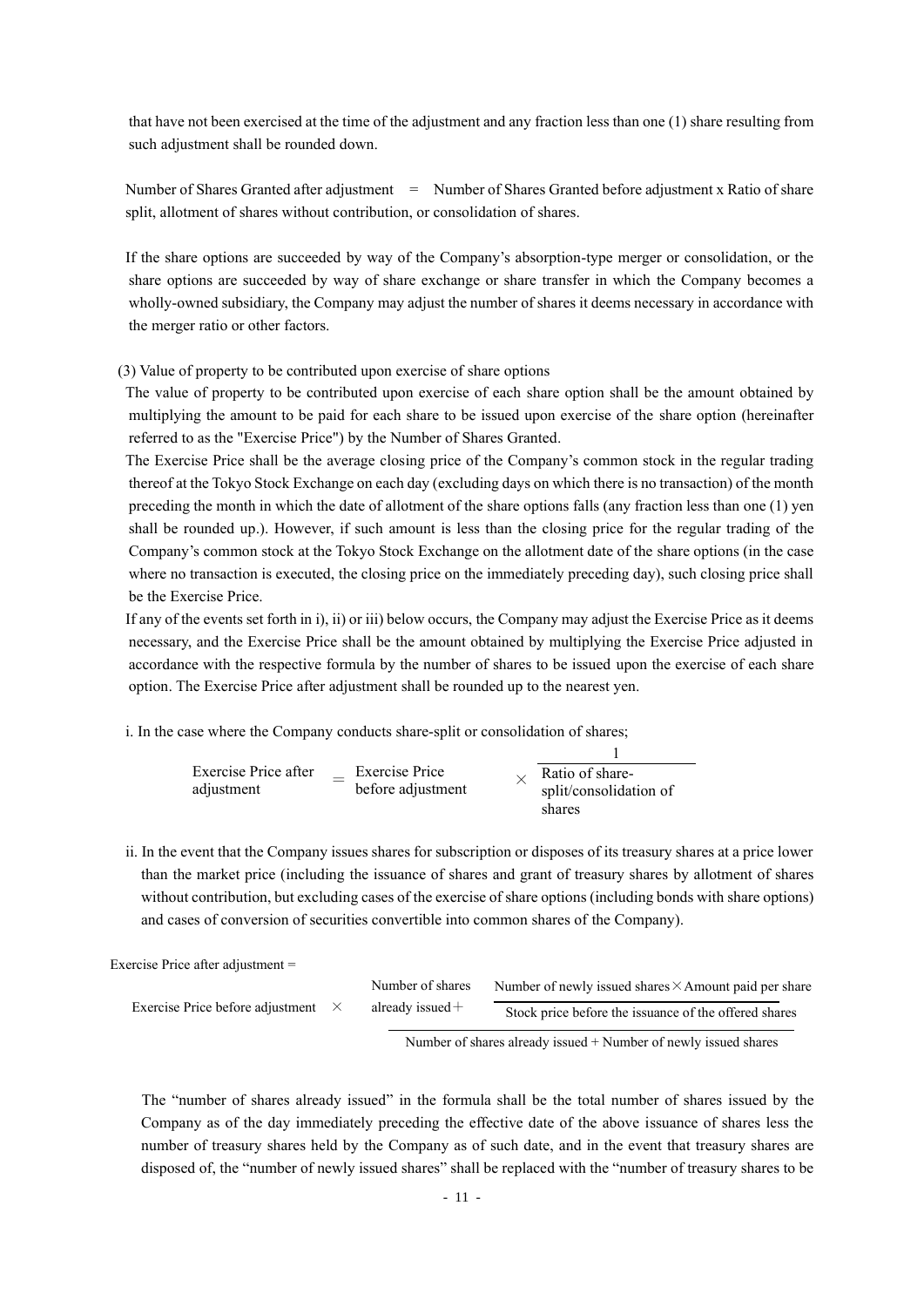disposed of", and the "stock price before the issuance of the offered shares" shall be replaced with the "stock price before the disposal of treasury shares", respectively. In addition, the "stock price before the issuance of the offered shares" in the formula shall be the Exercise Price before adjustment if there is no market price for the Company's shares, or the last trading price on the immediately preceding the Company's preferred stock market if there is a market price for the Company's shares.

iii. In the event of an absorption-type merger in which the Company is the surviving company, an absorptiontype company split in which the Company is the succeeding company, or a share exchange in which the Company becomes the wholly-owning parent company, or in any other event similar thereto where an adjustment of the Exercise Price is required, the Company shall make such adjustment of the Exercise Price as it deems necessary.

### (4) Period during which the share options can be exercised

The exercise period shall be from the day on which three (3) years have elapsed from the date of the resolution of the Board of Directors of the Company regarding the allotment of the share options to the day on which five (5) years have elapsed from the date of such resolution. If the final day of the exercise period falls on a holiday of the Company, the final day shall be the working day immediately preceding the final day.

(5) Conditions for exercise of share options

(5)-1. Applicable Directors to whom the share options have been allotted shall be required to be in the position of director, executive officer or employee of the Company or the Company's subsidiary at the time of exercising the share options. However, the foregoing shall not apply if there is a resignation due to the expiration of the term of office, mandatory retirement by age, resignation or retirement for the convenience of the Company, resignation due to an occupational disease, transfer of employment or any other justifiable reason.

(5)-2. In the event of the death of a holder of a share option, the share option shall not be inherited; provided, however, that only if the holder of the share option dies after the commencement of the exercise period, the share options may be exercised by [heirs to the rights.](https://www.jukkou-z.com/member/kui/jukkous?access_token=8b9a1964163c3fc28d365dcd46d2e507) In the event that the [heirs to the rights](https://www.jukkou-z.com/member/kui/jukkous?access_token=8b9a1964163c3fc28d365dcd46d2e507) die, their heirs shall not succeed to the share options.

#### (6) Restriction on transfer of share options

Any acquisition of share options by transfer shall require an approval of the Board of Directors of the Company.

- (7) Matters concerning acquisition of share options
	- (7)-1. If any of the proposals i, ii, iii, iv or v below is approved by the Annual Meeting of Shareholders of the Company before the Applicable Director exercises his/her share options (if the resolution at the Annual Meeting of Shareholders is not required, then, if the resolution at the meeting of the Board of Directors of the Company is made), the Company may acquire the share options without consideration on the date separately determined by the Board of Directors.
	- i. Proposal for approval of a merger agreement in which the Company is to be dissolved.
	- ii. Proposal for approval of an absorption-type company split agreement or an incorporation-type company split plan whereby the Company shall be the splitting company.
	- iii. Proposal for approval of the share exchange agreement or the share transfer plan in which the Company will become a wholly-owned subsidiary.
	- iv. Proposal for approval to amend the Articles of Incorporation to create a provision that, as to the feature of all shares issued by the Company, an approval of the Company is required for the acquisition of such shares by transfer.